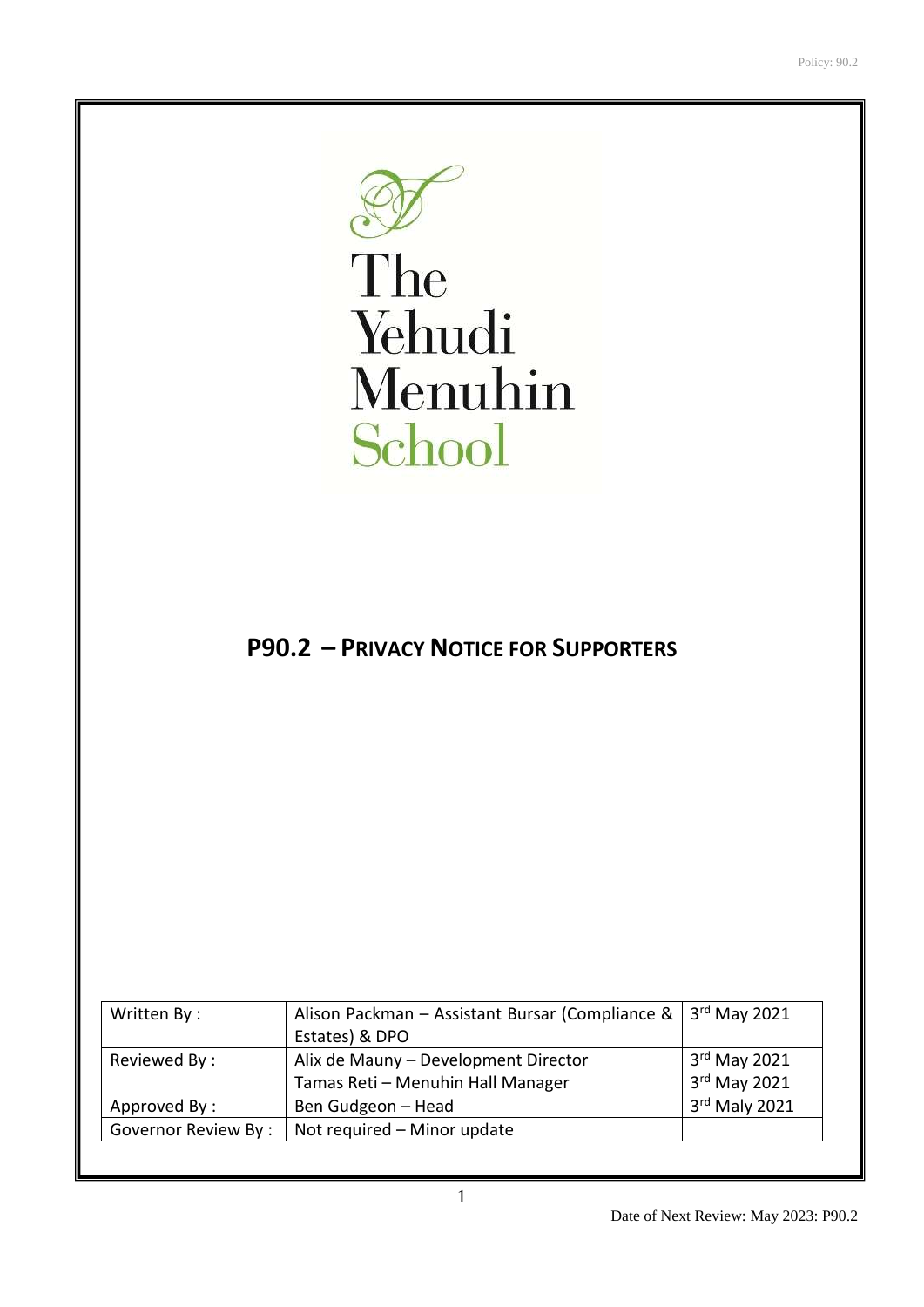# Contents

| Keeping in touch and supporting The Yehudi Menuhin School & Menuhin Hall  12 |  |
|------------------------------------------------------------------------------|--|
|                                                                              |  |
|                                                                              |  |
|                                                                              |  |
|                                                                              |  |
|                                                                              |  |
|                                                                              |  |
|                                                                              |  |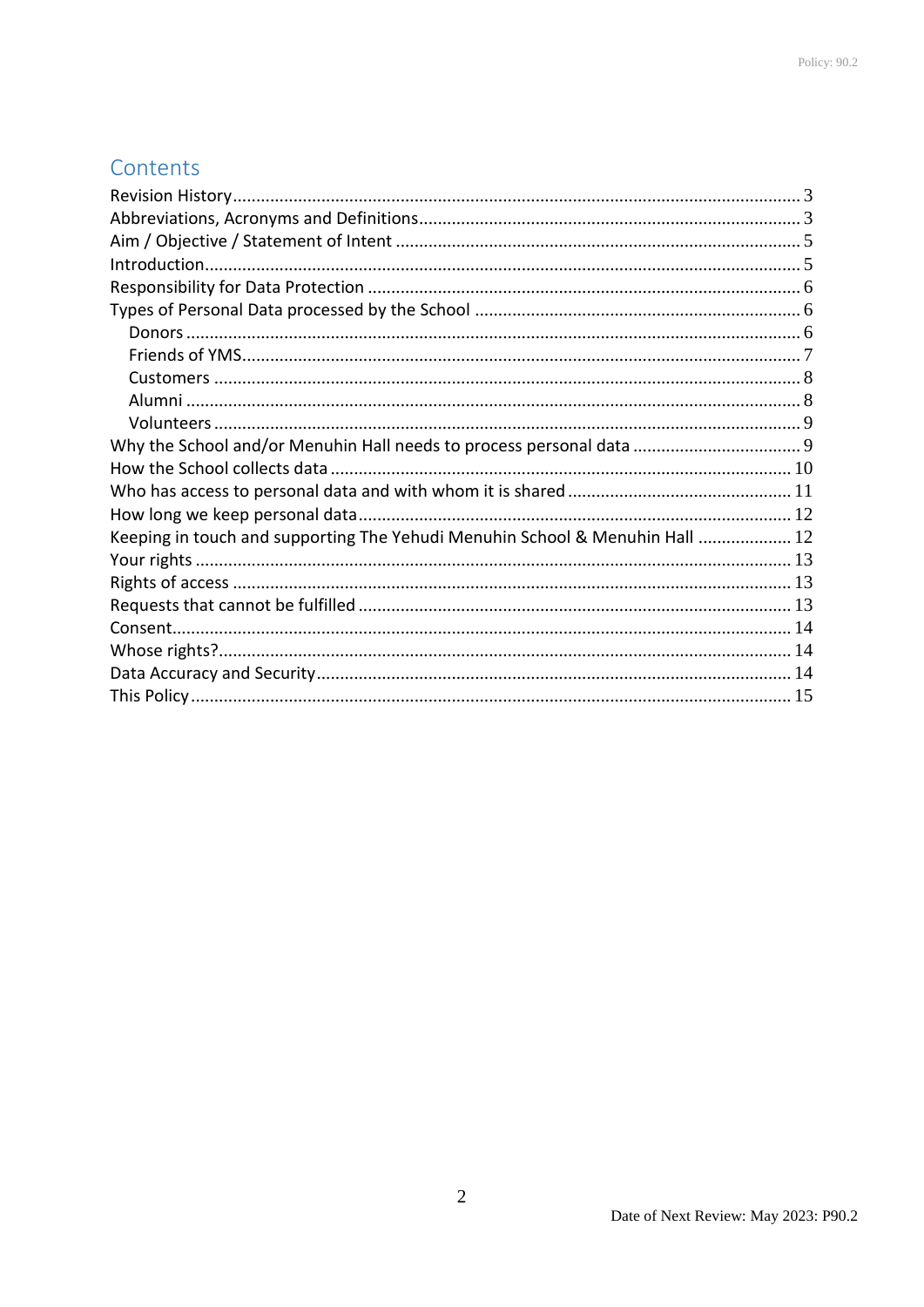# <span id="page-2-0"></span>**Revision History**

| <b>Revision</b> | Paragraph<br><b>Number</b> | <b>Revision</b>                                                                                                                |
|-----------------|----------------------------|--------------------------------------------------------------------------------------------------------------------------------|
| June 2018       |                            | New Document                                                                                                                   |
| May 2021        |                            | Changes to reflect names of Head and Menuhin Hall<br>Manager in paragraphs 8, 10, 33, 37, 39 & 53 and to<br>update job titles. |
|                 | Paragraph 30               | Changed 'LADO' to 'C-SPA'                                                                                                      |

# <span id="page-2-1"></span>**Abbreviations, Acronyms and Definitions**

| <b>Abbreviation / Acronym</b> | <b>Definition</b>                               |
|-------------------------------|-------------------------------------------------|
| Alumni                        | Former staff or pupils of The Yehudi            |
|                               | <b>Menuhin School</b>                           |
| <b>CCTV</b>                   | <b>Closed Circuit Television</b>                |
| C-SPA                         | Surrey Children's Single Point of Access        |
| Data Controller               | Organisations, including independent            |
|                               | schools, that determine how people's            |
|                               | personal data is processed and for what         |
|                               | purpose.                                        |
| <b>Data Protection</b>        | The relevant English Law relating to Data       |
|                               | Protection, including the GDPR and The Data     |
|                               | Protection Act 2018.                            |
| Data Subjects                 | Any living individual whose data the Data       |
|                               | Controller processes.                           |
| <b>DPO</b>                    | <b>Data Protection Officer</b>                  |
| <b>DSAR</b>                   | Data Subject Access Request                     |
| <b>GDPR</b>                   | <b>General Data Protection Regulation</b>       |
| <b>HMRC</b>                   | Her Majesty's Revenue & Customs                 |
| <b>LADO</b>                   | Local Authority Designated Officer              |
| <b>PCIDSS</b>                 | Payment Card Industry Data Security             |
|                               | Standard                                        |
| <b>Personal Data</b>          | Everything from which a Data Subject can be     |
|                               | identified. It ranges from simple contact       |
|                               | details in order to book tickets to one of our  |
|                               | concerts, to dates of birth for alumni.         |
| Process/Processing            | Any handling of personal data such as           |
|                               | collection, storage, alteration, use, transfer, |
|                               | restriction or destruction, whether or not by   |
|                               | automated means.                                |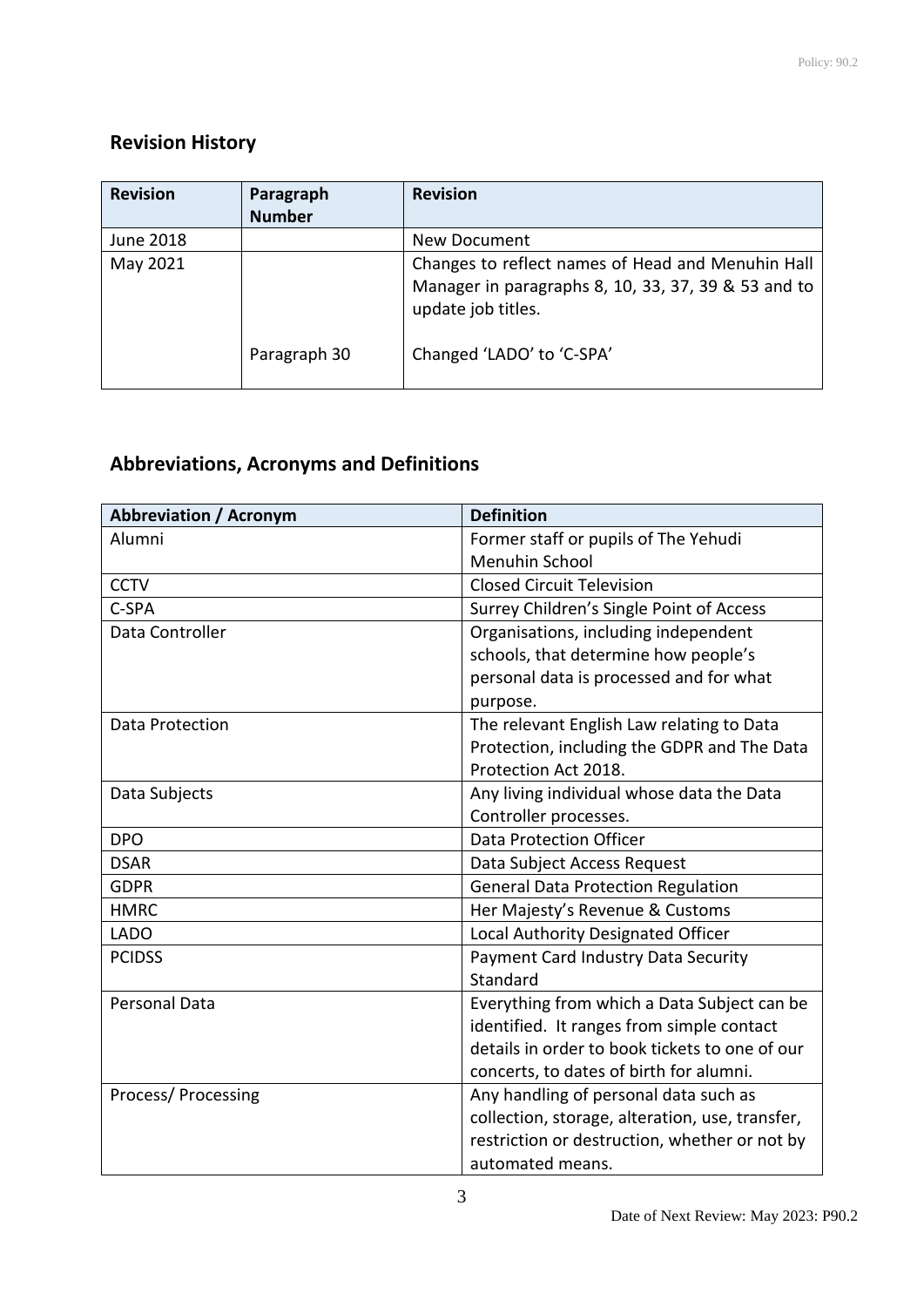| <b>Special Category Data</b> | Some categories of Personal Data are special<br>category data under GDPR. These comprise<br>data revealing racial or ethnic origin, political<br>opinions, religious or philosophical beliefs, or<br>trade union membership; data concerning<br>health or data concerning a natural person's |
|------------------------------|----------------------------------------------------------------------------------------------------------------------------------------------------------------------------------------------------------------------------------------------------------------------------------------------|
|                              | sexual orientation.                                                                                                                                                                                                                                                                          |
| Supporters                   | Includes Donors, Members of the Friends of                                                                                                                                                                                                                                                   |
|                              | The Yehudi Menuhin School, Customers of                                                                                                                                                                                                                                                      |
|                              | The Menuhin Hall, Alumni and Volunteers.                                                                                                                                                                                                                                                     |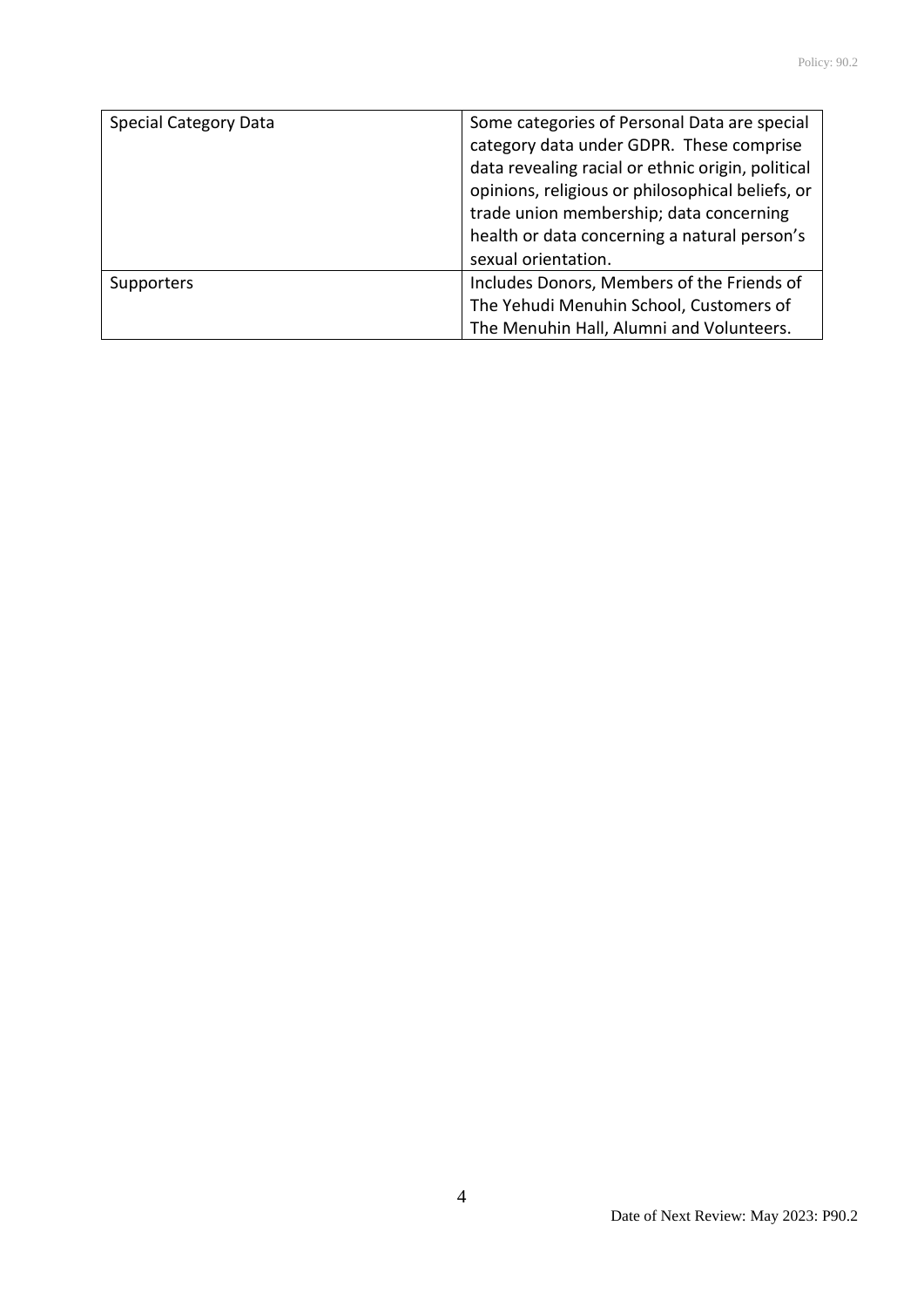# <span id="page-4-0"></span>**Aim / Objective / Statement of Intent**

This Privacy Notice applies to Donors, Members of the Friends of The Yehudi Menuhin School (referred to as "Friends of YMS"), Customers of The Menuhin Hall, (referred to as "Customers") Alumni and Volunteers. These groups may also be collectively referred to as our "Supporters" throughout this document. This Privacy Notice relates to activities undertaken by The Yehudi Menuhin School (referred to as the "School") and The Menuhin Hall, (referred to as the "Menuhin Hall").

Please ensure you have read the table above for the meanings of specific terms shown in this document in italics.

- 1. This policy is intended to provide information about how the School and/or Menuhin Hall will use or *process personal data* about its Supporters.
- 2. This information is provided because Data Protection Law gives individuals rights to understand how their data is used. Supporters are all encouraged to read this Privacy Notice and understand the obligations of the School and Menuhin Hall.
- 3. This Privacy Notice applies alongside any other information the School or Menuhin Hall may provide about a particular use of personal data, including :
	- Any contract between the School and its Supporters;
	- The School's Digital Media Policies;
	- The School's Use of CCTV Policy;
	- The School's Data Retention Policy;
	- The School's Data Protection Policy:
	- The School's various safeguarding, pastoral, and health and safety policies, including as to how concerns or incidents are recorded; and
	- The School's E-Safety Policy.
- 4. Anyone who works for, or acts on behalf of, the School or Menuhin Hall (including staff, volunteers, governors and service providers) should also be aware of and comply with this Privacy Notice for Supporters.

### <span id="page-4-1"></span>**Introduction**

5. The Yehudi Menuhin School nurtures exceptional musical talent through a world class education – realising students' potential and shaping UK and international music culture. Supporters who believe in our mission and share our vision for the future play a critical role in its fulfilment. Their involvement supports our pursuit of excellence and ensures the School's continued impact in the world through music education.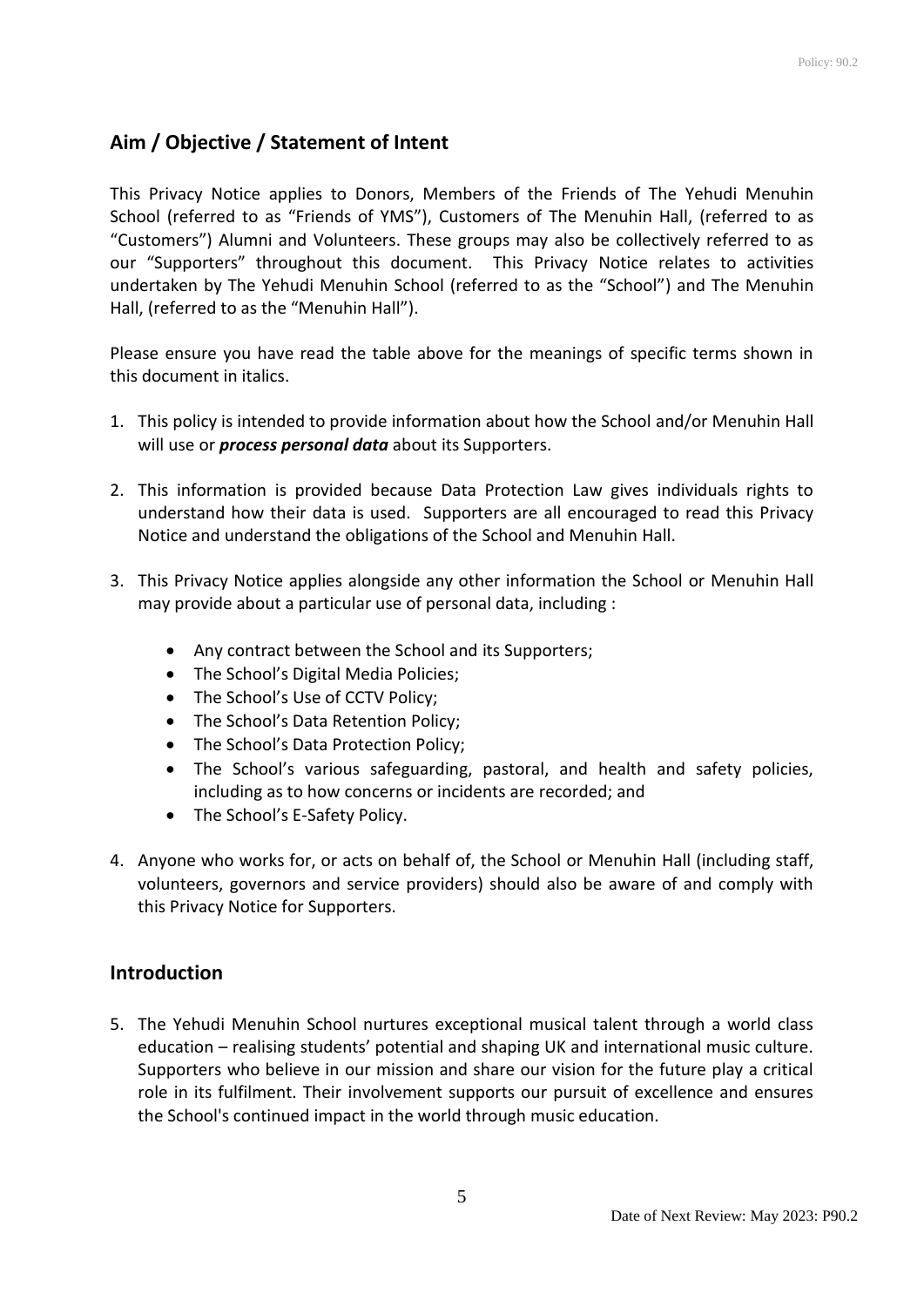- 6. Developing a better understanding of our supporters through their personal data allows us to make better decisions, fundraise more efficiently and, ultimately, helps us to reach our goal of nurturing life-long mutually beneficial relationships between the School and its Supporters.
- 7. The Yehudi Menuhin School and Menuhin Hall promises to respect any *personal data* including *special category data* you share with us or that we get from other organisations, and keep it safe. We aim to be clear when we collect your data and not do anything you would not reasonably expect. We never sell or exchange information with other organisations.

## <span id="page-5-0"></span>**Responsibility for Data Protection**

- 8. The School has appointed **Ben Gudgeon, Head,** and **Alison Packman, Assistant Bursar (Compliance & Estates) and DPO,** as responsible for data protection.
- 9. They will deal with any requests or enquiries concerning the School or Menuhin Hall's use of your personal data (see section on Your Rights below) and endeavour to ensure that all personal data is processed in compliance with this policy and Data Protection Law.
- 10. They can be contacted as follows via email at [head@menuhinschool.co.uk](mailto:head@menuhinschool.co.uk) or [alison.packman@menuhinschool.co.uk](mailto:alison.packman@menuhinschool.co.uk) via telephone on +44(0) 1932 864739. You may also write to either Ben Gudgeon and/or Alison Packman at The Yehudi Menuhin School, Cobham, Surrey KT11 3QQ.
- 11. The School has notified the Information Commissioner's Office of its processing activities. The School's ICO registration number is Z8192950 and its registered address is The Yehudi Menuhin School, Stoke d'Abernon, Cobham, Surrey KT11 3QQ.

## <span id="page-5-1"></span>**Types of Personal Data processed by the School**

### <span id="page-5-2"></span>**Donors**

12. This may include, by way of example:

- Names, addresses, telephone numbers, e-mail addresses etc.
- Date of birth and tax status (for example in relation to Gift Aid contributions)
- Gender and preferred salutation
- Education history (usually only if you are also a member of our Alumni)
- Your professional activities
- Current interests and activities, which may include extracts from related media stories
- Family and spouse/partner details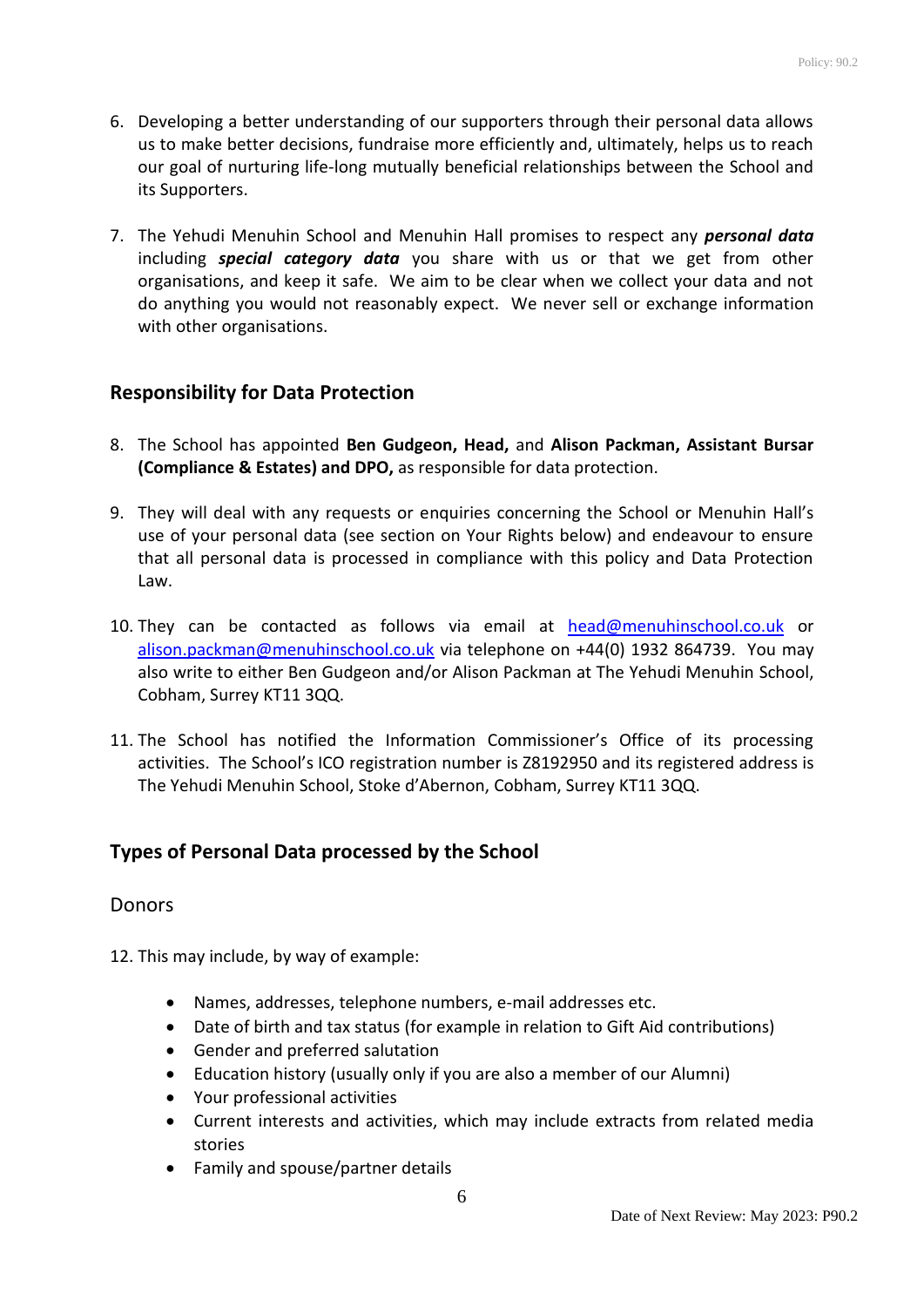- Relationships to other alumni, donors and Friends of YMS
- Donor status (i.e. current, lapsed, new), record of donations made, research and fundraising reports/briefings and wealth assessment information (where provided by Supporter to the School), indicators of your interest in giving, ethical and reputational risk analysis (commonly known as due diligence)
- Records of communications, meetings and marketing activities by the School
- Contact preferences
- Registration and attendance at events
- Seating preferences at events
- *Special category data* such as dietary requirements, access/mobility/hearing needs (where these have been provided by the Supporter)
- Donation details and preferences for whether your name can be used on donor lists or other stewardship materials.
- Images of donors (and other individuals) attending events such as concerts, and images captured by the School's CCTV system and/or The Menuhin Hall CCTV system

#### <span id="page-6-0"></span>Friends of YMS

13. This may include, by way of example:

- Names, addresses, telephone numbers, e-mail addresses etc.
- Date of birth and tax status (for example in relation to Gift Aid contributions)
- Gender and preferred salutation
- Education history (usually only if you are also a member of our Alumni)
- Current interests and activities, which may include extracts from related media stories
- Family and spouse/partner details
- Relationships to other alumni, donors and Friends of YMS
- Membership Level (i.e. UK Friend, International Friend, Best Friend, Joint), renewal dates, research and fundraising reports/briefings and wealth assessment information (where provided by Supporter to the School), indicators of your interest in giving, ethical and reputational risk analysis (commonly known as due diligence)
- Records of communications, meetings and marketing activities by the School
- Contact preferences
- Registration and attendance at events
- Seating preferences at events
- *Special category data* such as dietary requirements, access/mobility/hearing needs (where these have been provided by the Supporter)
- Images of Friends (and other individuals) attending events such as concerts, and images captured by the School's CCTV system and/or The Menuhin Hall's CCTV system
- Bank details to facilitate membership payments by Direct Debit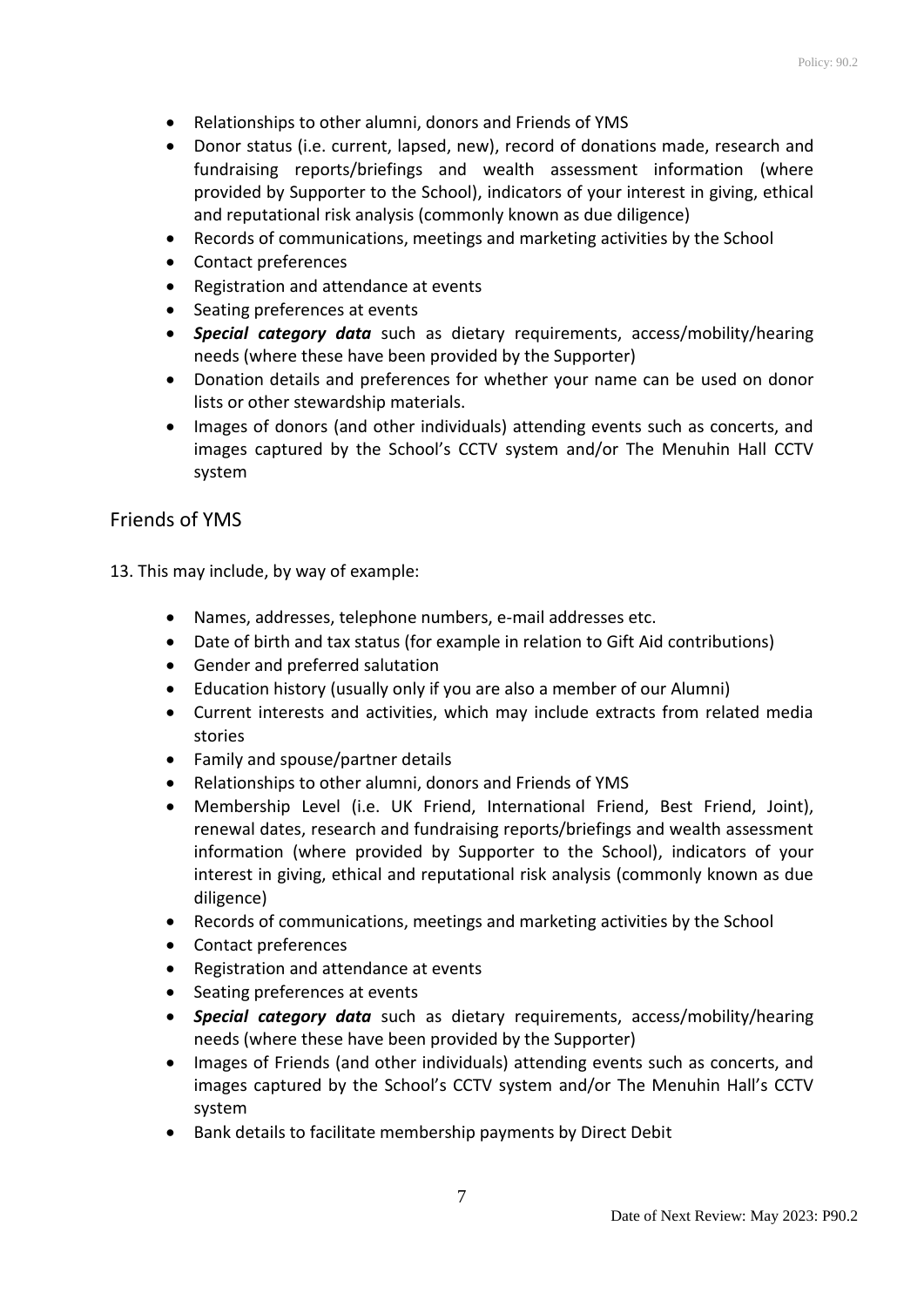## <span id="page-7-0"></span>**Customers**

14. This may include by way of example:

- Names, addresses, telephone numbers, e-mail addresses etc.
- Date of birth and tax status (for example in relation to Gift Aid contributions)
- Whether you are also a Donor, Friend of YMS or alumni
- Records of communications, meetings and marketing activities by the School
- Contact preferences
- Registration and attendance at events
- Seating preferences at events
- *Special category data* such as dietary requirements, access/mobility/hearing needs (where these have been provided by the Supporter)
- Images of Friends (and other individuals) attending events such as concerts, and images captured by the School's CCTV system and/or The Menuhin Hall's CCTV system
- Payment details (please refer to paragraph 21 for further details)

#### <span id="page-7-1"></span>Alumni

- 15. When you leave the School you will be automatically gifted one year's membership of the Friends of YMS. In order to do this, some of your information may be transferred from the School's Management Information System to the Friends of YMS database. From time to time you may provide us with additional information about your ongoing career and this may be processed by us.
- 16. This may include, by way of example:
	- Names, addresses, telephone numbers, e-mail addresses etc.
	- Date of birth and tax status (for example in relation to Gift Aid contributions)
	- Gender and preferred salutation
	- Education history (such as period of attendance at YMS and conservatoires, teachers etc)
	- Your professional activities
	- Current interests and activities, which may include extracts from related media stories
	- Family and spouse/partner details
	- Relationships to other alumni, donors and Friends of YMS
	- Membership Level of Friends of YMS (i.e. UK Friend, International Friend, Best Friend, Joint), renewal dates etc.
	- Records of communications, meetings and marketing activities by the School
	- Contact preferences
	- Registration and attendance at events
	- Seating preferences at events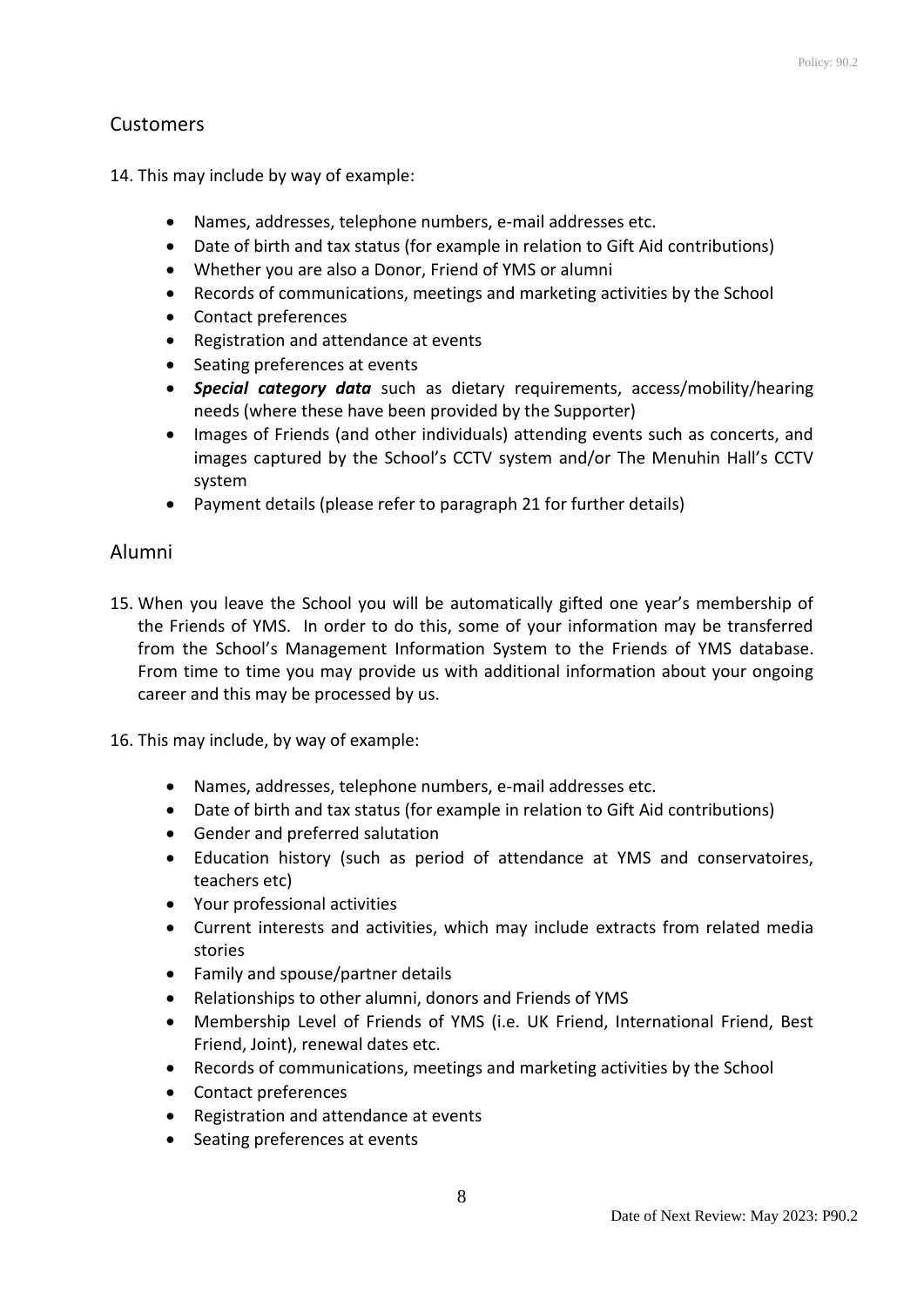- *Special category data* such as dietary requirements, access/mobility/hearing needs (where these have been provided by the Supporter or transferred from the School MIS)
- Images of alumni (and other individuals) attending events such as concerts, and images captured by the School's CCTV system and/or The Menuhin Hall's CCTV system

## <span id="page-8-0"></span>Volunteers

- 17. When an individual volunteers to support the Menuhin Hall as a Steward, or to support the School in some other way, it may be necessary for us to carry out various checks in order to comply with Safeguarding and/or Health and Safety legislation or recommended practice depending on the role taken. In order to do this we may need to collect, process and retain some personal data, including some sensitive personal data, about our volunteers in order to comply with regulations, legislations or recommended practice.
- 18. This data may include, by way of example:
	- Names, addresses, telephone numbers, e-mail addresses etc.
	- Date of birth
	- Gender and preferred salutation
	- Copies of identity documents used to complete Disclosure and Barring Service (DBS) checks where necessary
	- Family and spouse/partner details (if you wish to volunteer with them)
	- Relationships to other alumni, donors and Friends of YMS
	- *Special category data* including medical information (to ensure that volunteers are able to safely provide services as a Steward in the Menuhin Hall) where these have been provided by the volunteer
	- Records of communications, meetings and marketing activities by the School
	- Details of volunteer duties undertaken including dates
	- Records of any involvement in safeguarding issues

## <span id="page-8-1"></span>**Why the School and/or Menuhin Hall needs to process personal data**

- 19. In order to carry out its activities, the School and/or Menuhin Hall needs to process a wide range of personal data about individuals who are Supporters of the School. Some of this activity the School will need to carry out in order to fulfil its legal rights, duties or obligations.
- 20. Other uses of personal data will be made in accordance with the School or Menuhin Hall's legitimate interests, or the legitimate interests of another, provided that these are not outweighed by the impact on individuals, and subject to other relevant rules where special or sensitive types of data are involved.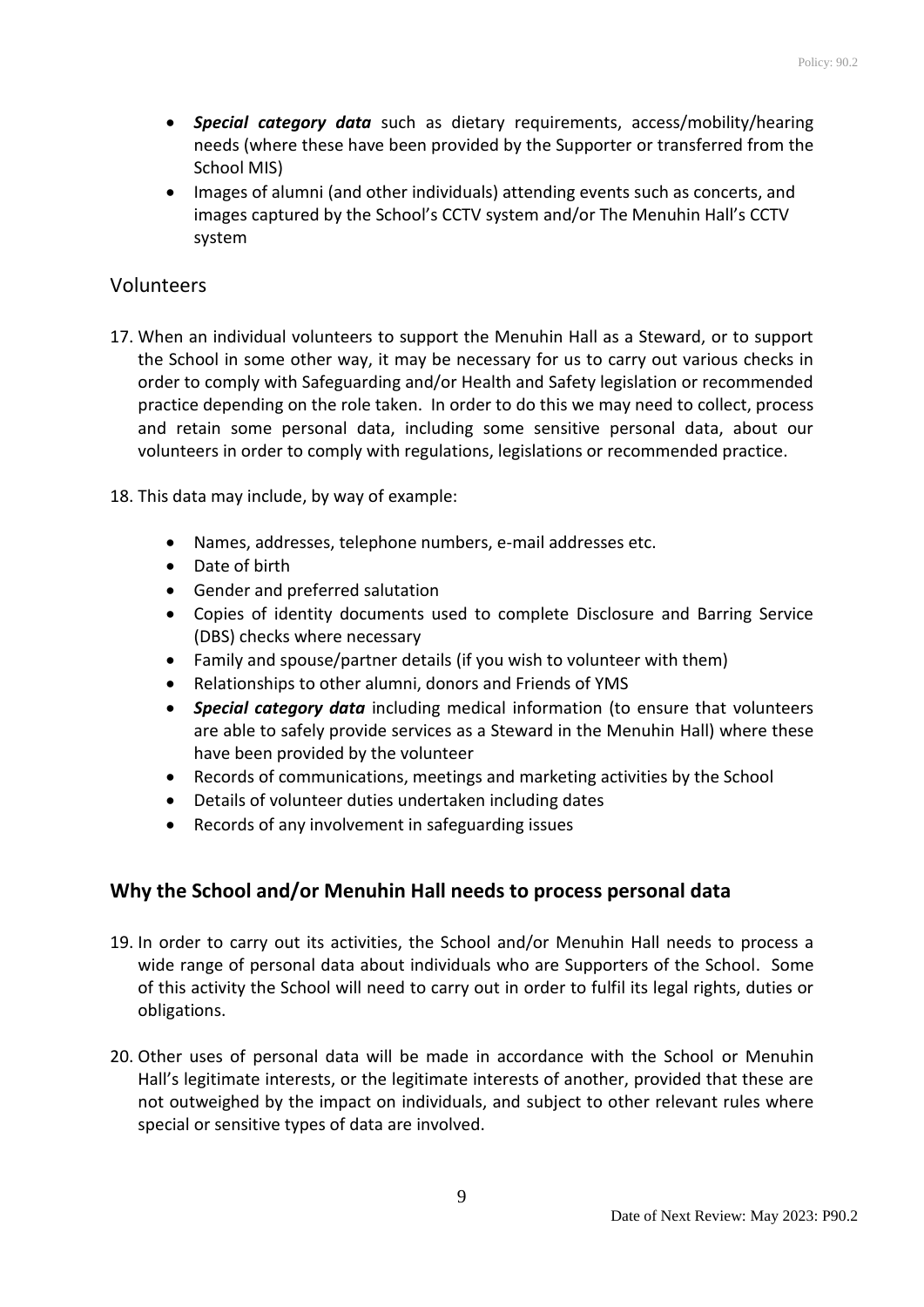- 21. The School and/or Menuhin Hall expects that the following uses will fall within that category or its "legitimate interests" :
	- For the purposes of maintaining relationships with Donors, Friends of YMS, Customers, Alumni and Volunteers including direct marketing or fundraising activity;
	- To target our resources effectively such as using education history to invite alumni to events for certain year groups;
	- For the purposes of Donor due diligence, and to confirm the identity of prospective Donors, and their background and relevant interests;
	- To provide information on relevant School and/or Menuhin Hall events based on previous interest in similar events;
	- To provide refunds in the event of cancelled events at The Menuhin Hall;
	- To reclaim monies in accordance with Gift Aid declarations;
	- To record preferences for receiving information such as whether email, post or telephone communication is preferred;
	- To carry out or cooperate with any complaints or investigation process;
	- Where otherwise reasonably necessary for the School's purposes, including to obtain appropriate professional advice and insurance for the School.
- 22. In addition, the School will on occasion need to *process special category personal data* concerning health or allergies in order to provide suitable access or appropriate catering at Donor events, or ensure that Volunteer stewards in the Menuhin Hall are able to fulfil their duties, or from time to time by explicit consent where required.

### <span id="page-9-0"></span>**How the School collects data**

- 23. Generally, the School receives personal data from the individual directly, including, in the case of alumni, from their parents as part of their admission to the School. This may be via a form, by booking tickets to an event, by making a donation, or simply in the ordinary course of interaction or communication (such as an email).
- 24. In some cases, personal data will be checked and/or collected from publicly available resources such as the Charity Commission, the Disclosure and Barring Service or Companies House. We may also collect information from other sources publicly available on the World Wide Web or published in articles/newspapers.
- 25. Depending on privacy settings and the privacy policies for social media and messaging services, you might give us permission to access information from those accounts or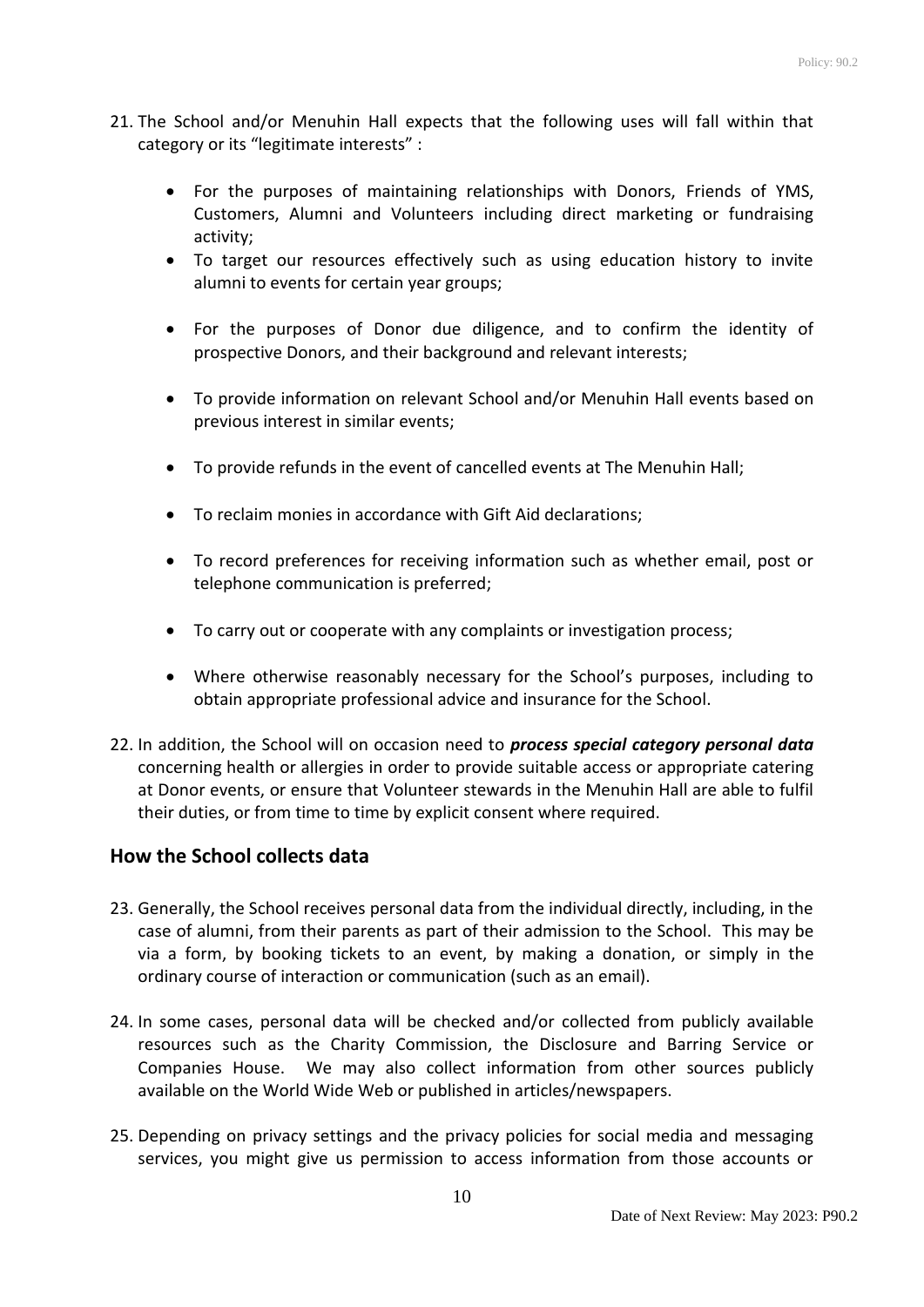services. For example you may post a review of a concert you attended at the school which we may share on our website or other social media channels.

### <span id="page-10-0"></span>**Who has access to personal data and with whom it is shared**

- 26. Occasionally, the School will need to share personal information relating to its community with third parties, such as:
	- Professional advisers (e.g. lawyers, insurers, PR advisers and accountants)
	- Mailing Houses (to distribute brochures, newsletters etc limited information such as name and address and mailing preferences)
	- Government authorities (e.g. HMRC, DfE, UK Visas & Immigration, Police or the Local Authority); and
	- Appropriate regulatory bodies. For example:
		- oThe Independent Schools Inspectorate [\(https://www.isi.net/\)](https://www.isi.net/)
		- oThe Charity Commission

[\(https://www.gov.uk/government/organisations/charity-commission\)](https://www.gov.uk/government/organisations/charity-commission)

- oThe Information Commissioner's Office ([https://ico.org.uk/\)](https://ico.org.uk/)
- 27. The School may also share images of supporters at events such as concerts and festivals. These may be made available to third parties. For example to the media (either printed or electronic) to promote an event or as part of post event publicity etc. Permission for the sharing of these images has been provided by attending these events.
- 28. For the most part, personal data collected by the School will remain within the School, and will be processed by appropriate individuals only in accordance with access protocols (i.e. on a "need to know" basis). Particularly strict rules apply in the context of:
	- Medical records and
	- Pastoral or safeguarding records
- 29. Information relating to credit cards, debit cards or other methods of payment in relation to bookings made via The Menuhin Hall, are stored by a third party provider with whom the Menuhin Hall has a third party agreement. This information is not stored by the school but is partially accessible should it be necessary, for example, in the event of a concert being cancelled and the ticket holders being refunded.
- 30. Supporters are reminded that the School is under duties imposed by law and statutory guidance (including Keeping Children Safe in Education) to record or report incidents and concerns that arise or are reported to it, in some cases regardless of whether they are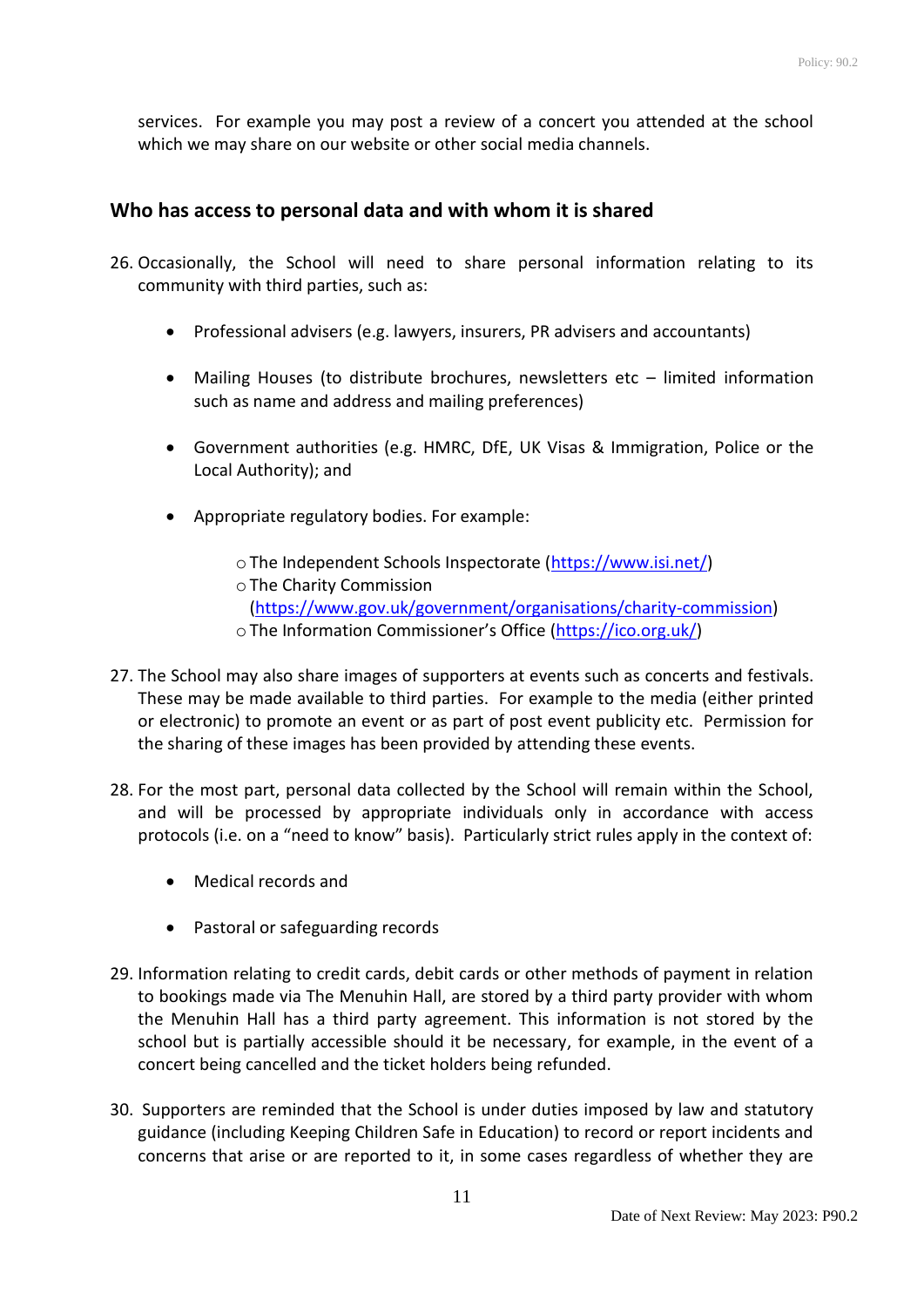proven, if they meet a certain threshold of seriousness in their nature or regularity. This is likely to include file notes on volunteers or safeguarding files, and in some cases referrals to relevant authorities such as the C-SPA or the Police. For further information about this, please view the School's Safeguarding and Child Protection Policy.

31. In accordance with Data Protection Law, some of the School's processing activity is carried out on its behalf by third parties, such as IT systems, mailing houses, web developers, fundraising database providers or cloud storage providers. This is always subject to contractual assurances that personal data will be kept securely and only in accordance with the School's specific directions.

#### <span id="page-11-0"></span>**How long we keep personal data**

- 32. The School will retain personal data securely and only in line with how long it is necessary to keep for a legitimate and lawful reason. For further details please refer to the School's Data Retention Policy.
- 33. If you have any specific queries about how our retention policy is applied, or wish to request that personal data that you no longer believe to be relevant is considered for erasure, please contact **Alison Packman, Assistant Bursar (Compliance & Estates) and DPO**, via email at [alison.packman@menuhinschool.co.uk.](mailto:alison.packman@menuhinschool.co.uk) However, please bear in mind that the School and/or Menuhin Hall will often have a lawful and necessary reason to hold on to some personal data even following such a request.
- 34. A limited and reasonable amount of information will be kept for archiving purposes, for example; and even when you have requested we no longer keep in touch with you, we will need to keep a record of the fact in order to fulfil your wishes (called a "suppression record").
- 35. The School may also retain copies of audio/video recordings of School activities such as concerts and recitals for archival purposes. Other related items such as concert programmes and press articles may also be added to the School archives.

### <span id="page-11-1"></span>**Keeping in touch and supporting The Yehudi Menuhin School & Menuhin Hall**

- 36. The School will use the contact details of Supporters of the School community to keep them updated about the activities of the School or relevant events of interest, including by sending updates and newsletters, by email and/or by post.
- 37. If you wish to limit or object to any such use or would like further information about them, please contact **Sarah McDonald, Marketing and Communications Manager**, via email at [sarah.mcdonald@menuhinschool.co.uk](mailto:sarah.mcdonald@menuhinschool.co.uk) or **Tamas Reti, Menuhin Hall Manager** via email at [tamas.reti@menuhinschool.co.uk.](mailto:tamas.reti@menuhinschool.co.uk) You will always have the right to withdraw consent, where given, or otherwise object to direct marketing or fundraising.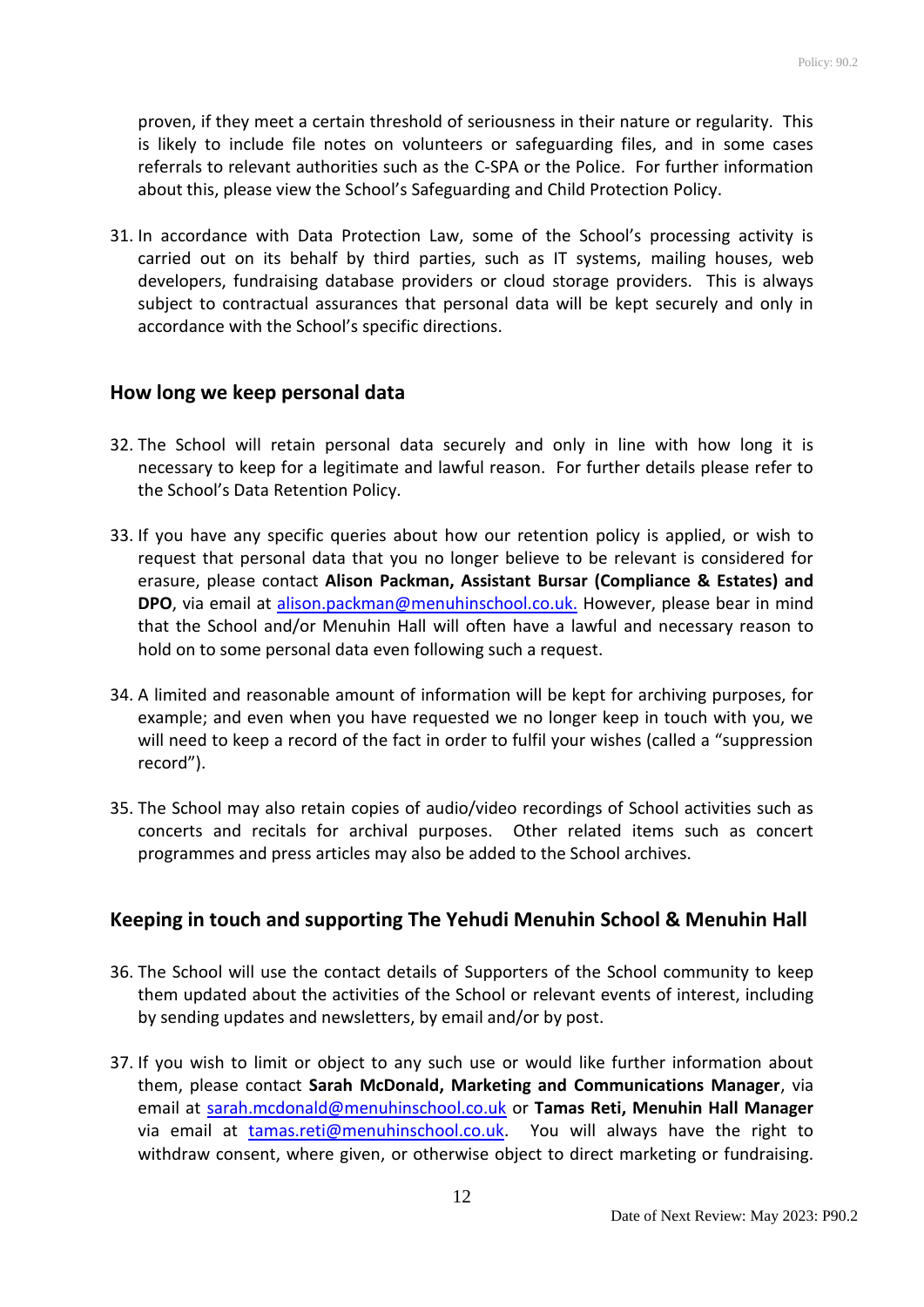However, the School is nonetheless likely to retain some of your details (not least to ensure that no more communications are sent to that particular address, email or telephone number). This is called a suppression record.

## <span id="page-12-0"></span>**Your rights**

#### <span id="page-12-1"></span>Rights of access

- 38. Individuals have various rights under Data Protection Law to access and understand personal data about them held by the School or The Menuhin Hall, and in some cases ask for it to be erased or amended or have it transferred to others, or for the School or The Menuhin Hall to stop processing it – but subject to certain exemptions and limitations.
- 39. Any individual wishing to access or amend their personal data, or wishing it to be transferred to another person or organisation, or who has some other objection to how their personal data is used, should put their request in writing to **Ben Gudgeon, Head** via email to [head@menuhinschool.co.uk](mailto:head@menuhinschool.co.uk) and also to **Alison Packman, Assistant Bursar (Compliance & Estates) and DPO** via email to [alison.packman@menuhinschool.co.uk](mailto:alison.packman@menuhinschool.co.uk) . Where the request relates to data held by The Menuhin Hall, please direct your requests to **Tamas Reti, Menuhin Hall Manager**, via email at [tamas.reti@menuhinschool.co.uk](mailto:tamas.reti@menuhinschool.co.uk) and also to **Alison Packman, Assistant Bursar (Compliance & Estates) and DPO** via email to [alison.packman@menuhinschool.co.uk](mailto:alison.packman@menuhinschool.co.uk)
- 40. The School and/or The Menuhin Hall will endeavour to respond to any such written requests as soon as is reasonably practicable and in any event within statutory time limits (which is 30 calendar days in the case of requests for access to information (also known as DSAR or Data Subject Access Requests). Whilst the School and/or The Menuhin Hall will aim to respond to DSARs within the statutory time limits, more complex requests may take longer for us to respond, as will DSARs made just before, or during, School holiday closures. The School will advise the requestor of any anticipated delay along with reasons why we cannot respond within the 30 calendar day time limit should this be necessary. The School has a right to charge a reasonable fee for any unreasonable or excessive requests or for producing multiple copies of information.
- 41. The School and/or The Menuhin Hall will be better able to respond quickly to smaller, targeted requests for information. If the request for information is manifestly excessive or similar to previous requests, the School and/or The Menuhin Hall may ask you to reconsider, or require a proportionate fee (but only where Data Protection Law allows it).

#### <span id="page-12-2"></span>Requests that cannot be fulfilled

42. You should be aware that the right of access is limited to your own personal data, and certain data is exempt from the right of access. This will include information which identifies other individuals or information which is subject to legal privilege (for example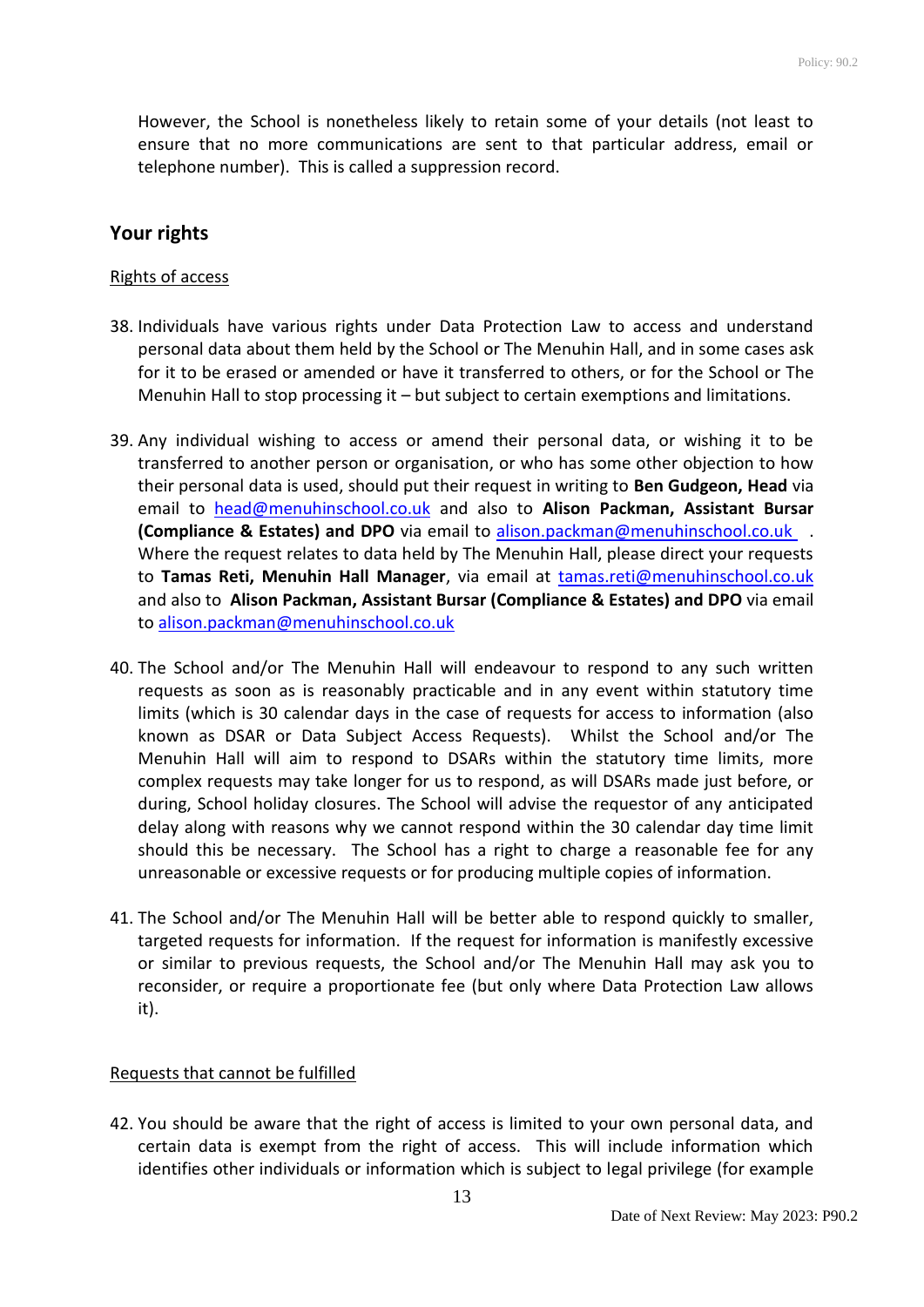legal advice given to or sought by the School, or documents prepared in connection with a legal action).

43. You may have heard of the "right to be forgotten". However, we will sometimes have compelling reasons to refuse specific requests to amend, delete or stop processing your personal data: for example, a legal requirement, or where it falls within a legitimate interest identified in this Privacy Notice (See paragraphs 21 and 22). All such requests will be considered on their own merits.

#### <span id="page-13-0"></span>**Consent**

- 44. Where the School or The Menuhin Hall is relying on consent as a means to process personal data, any person may withdraw this consent at any time. Please be aware however that the School and/or The Menuhin Hall may not be relying solely on consent but have another lawful reason to process the personal data in question even without your consent.
- 45. That reason will usually have been asserted under this Privacy Notice, or may otherwise exist under some form of contract or agreement with the individual (e.g. a parent contract, or because of a purchase of goods, services or membership of an organisation such as an alumni or Friends of YMS has been requested).

#### <span id="page-13-1"></span>Whose rights?

46. The rights under Data Protection Law belong to the individual to whom the data relates. It may therefore be necessary to redact information relating to other third parties when providing information requested under a Data Subject Access Request.

### <span id="page-13-2"></span>**Data Accuracy and Security**

- 47. The School and/or The Menuhin Hall will endeavour to ensure that all personal data held in relation to an individual is as up to date and accurate as possible. Individuals are requested to provide notification of changes in contact details wherever possible.
- 48. An individual has the right to request that any out-of-date, irrelevant or inaccurate information about them is erased or corrected (subject to certain exemptions and limitations under Data Protection Law); please see above for details of why the School and/or The Menuhin Hall may need to process your data and who you may contact if you disagree.